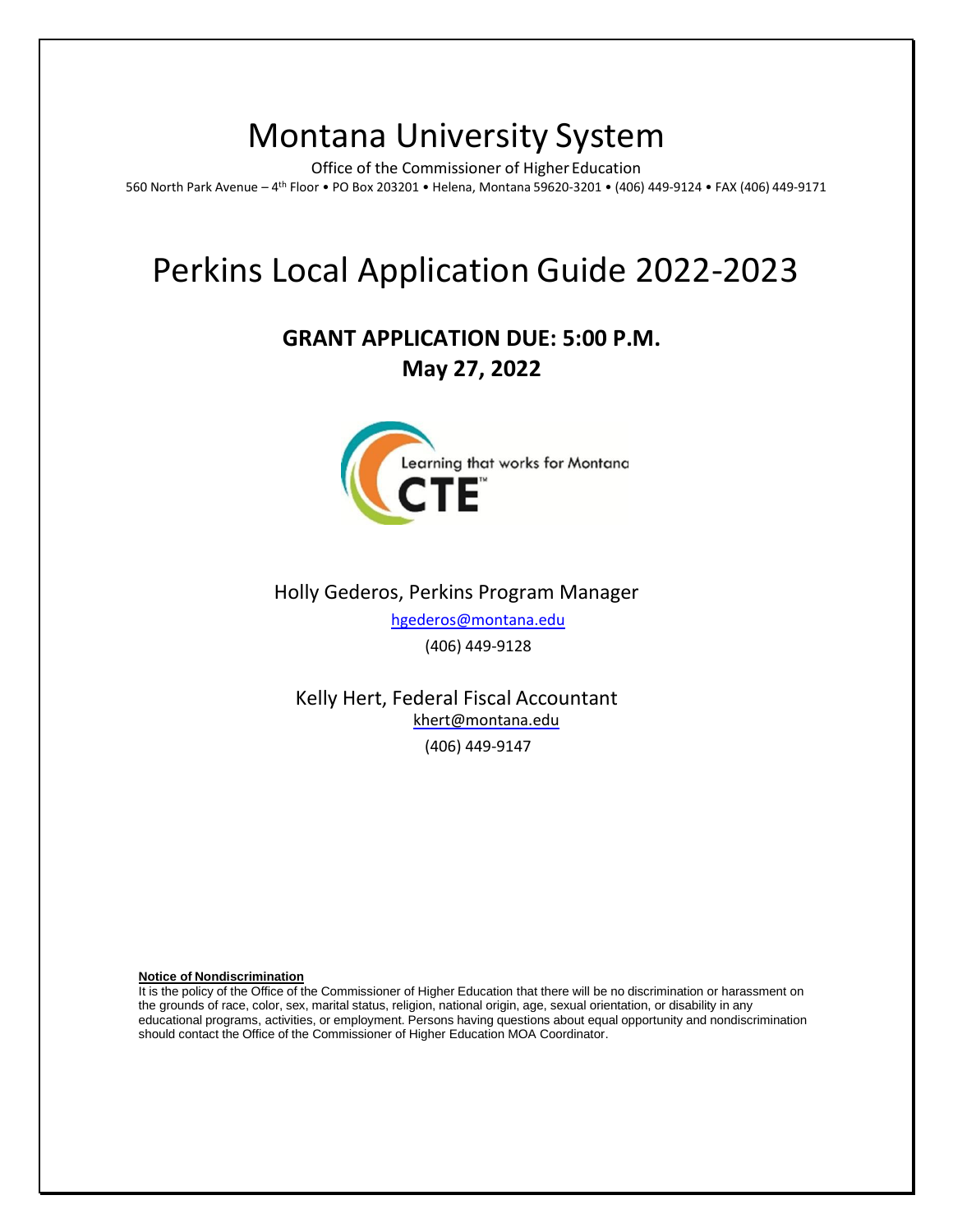# **Table of Contents**

| $\mathsf{L}$ |  |
|--------------|--|
| Ш.           |  |
| III.         |  |
| IV.          |  |
| V.           |  |
| VI.          |  |
| VII.         |  |
| VIII.        |  |
| IX.          |  |
| Х.           |  |
| XI.          |  |
| XII.         |  |
| XIII.        |  |
| XIV.         |  |
|              |  |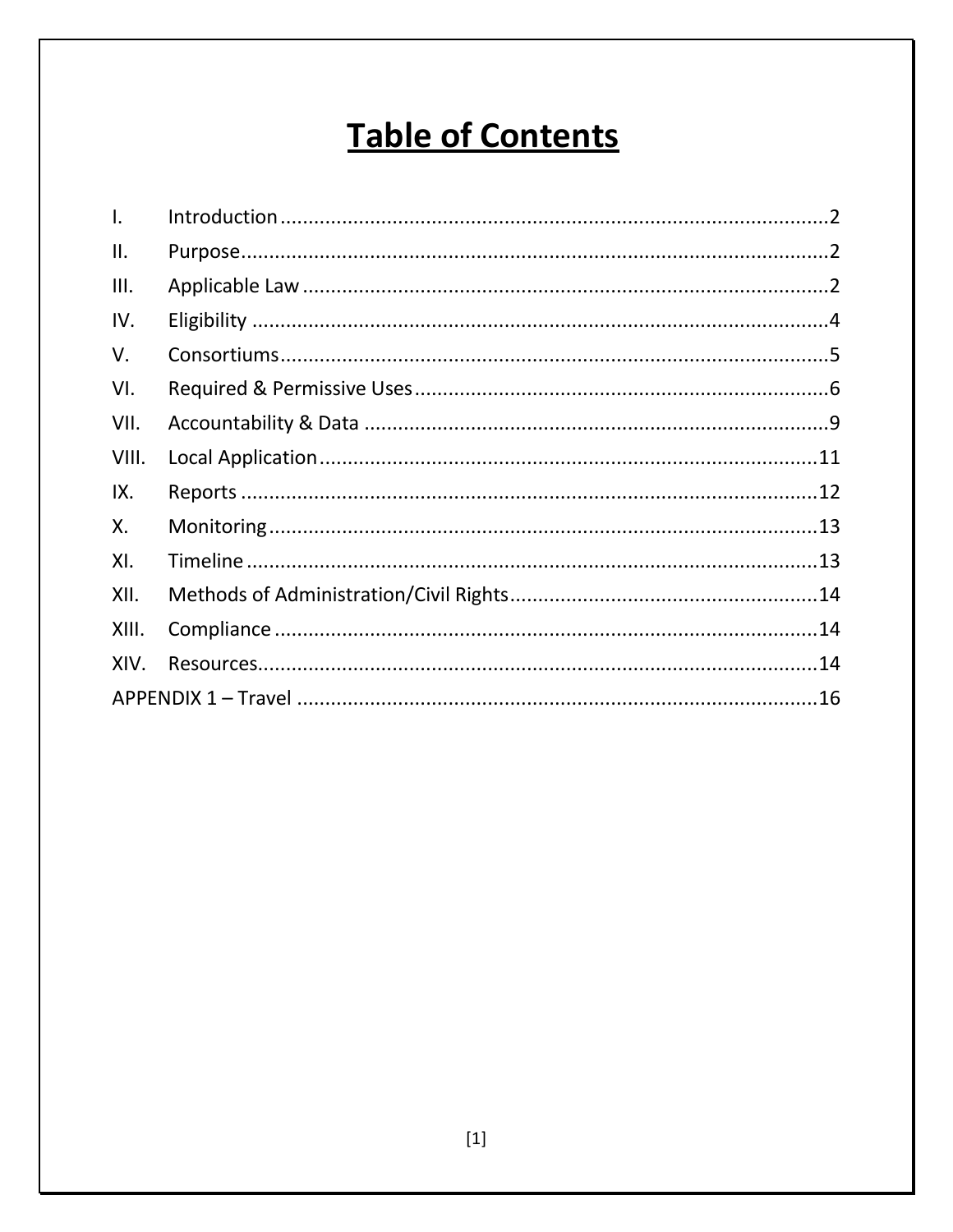## <span id="page-2-0"></span>**I. Introduction**

The Montana Board of Regents is the eligible agency responsible for the oversightof the state's Perkins V grants. The Montana Office of the Commissioner of HigherEducation (OCHE), in consultation with the Montana Office of Public Instruction (OPI), is responsible for the overall administration of the Perkins grants at both the secondary and postsecondary levels.

The Perkins Program Manager within OCHE, along with the guidance of the Montana State CTE Director within OCHE, is responsible for the administration and oversight of Perkins V funding for the postsecondary and joint portions of the Title I Basic Grant and the oversight ofPerkins V funding for the secondary portion of the Title I Basic Grant (Secondary Title IPerkins funds are administered through OPI). As required by Perkins V, OCHE must allocate 85% of the formula funds available under the Title I Basic State Grant to local eligible recipients, which includesqualifying two-year community colleges, tribal colleges, and two-year Career and Technical Education (CTE) programs.

## <span id="page-2-1"></span>**II. Purpose**

The local application process is designed to address performance shortfalls, facilitatelocal planning for CTE, provide direction in the use of Federal funds for CTE in accordance with the State Plan, and documenthow applicants meet the assurances specified in thelaw.

The *Perkins Local Application Guide* provides basic information relating to the responsibilities of the Postsecondary Grant Coordinator. This guide does not contain all-encompassing information but provides a summary of aspects of CTE grant information that will assist the coordinator. In addition, comprehensive information will be supplied through documents such as applications, instructional guides, supporting materials, and the MUS Carl D. Perkins website at [http://mus.edu/Perkins/index.html.](http://mus.edu/Perkins/index.html)

## <span id="page-2-2"></span>**III. Applicable Law**

The following is a listing of regulations applicable to Perkins Programs:

Education Department General Administrative Regulations <https://www2.ed.gov/policy/fund/reg/edgarReg/edgar.html>

34 CFR Part 76 (State-Administered Programs).

34 CFR Part 77 (Definitions that Apply to Department Regulations).

34 CFR Part 79 (Intergovernmental Review of Department of Education Programsand Activities).

34 CFR Part 80 (Uniform Administrative Requirements for Grants andCooperative Agreements to State and LocalGovernments).

34 CFR Part 81 (General Education Provisions Act—Enforcement).

34 CFR Part 82 (New Restrictions on Lobbying).

34 CFR Part 84 [Government Requirements for Drug-Free Workplace(Financial Assistance)].

34 CFR Part 85 [Government wide Debarment and Suspension(Non-procurement].

34 CFR Part 86 (Drug and Alcohol Abuse Prevention).

34 CFR Part 99 (Family Educational Rights and Privacy).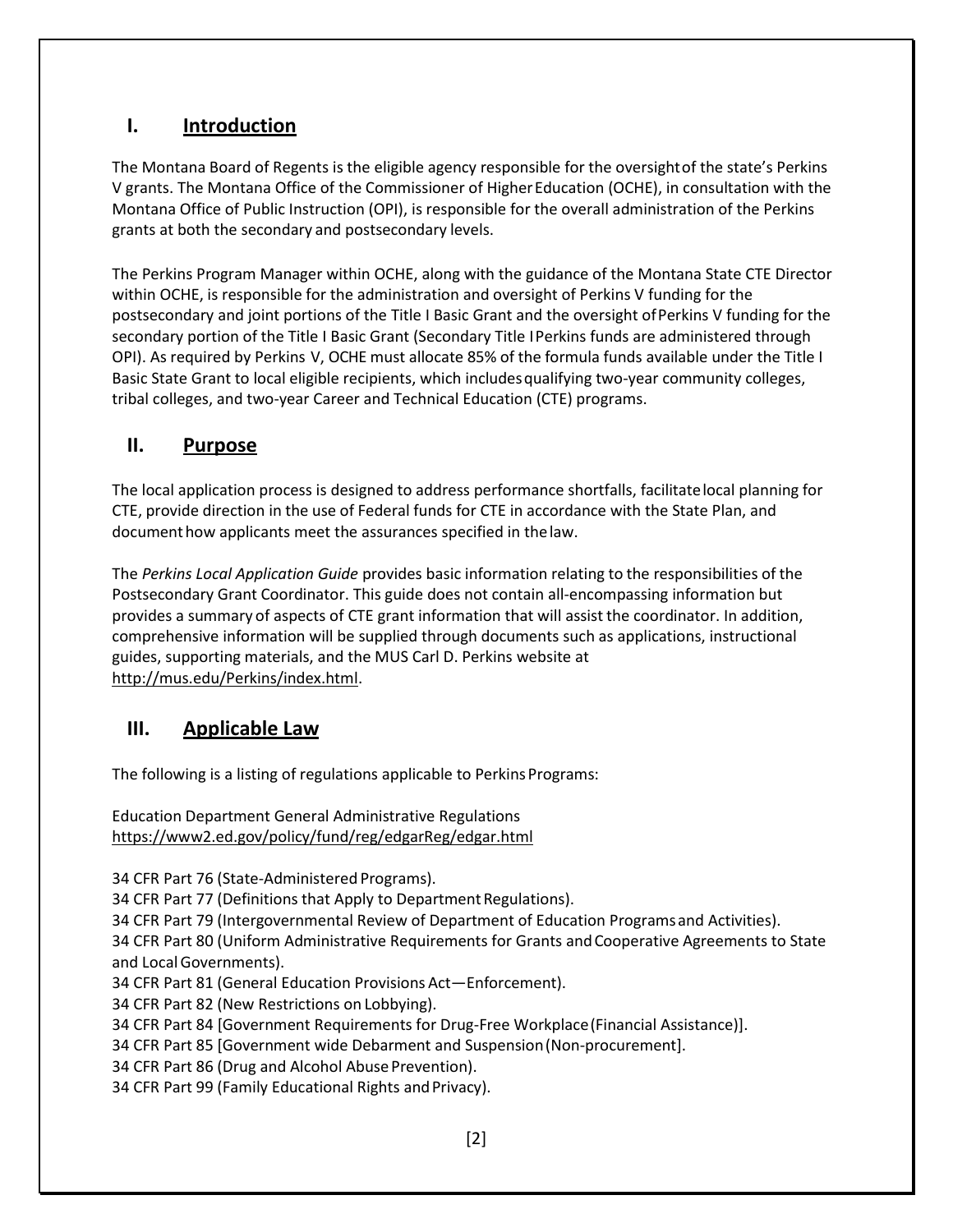#### **Acknowledgement of Federal Funding**

When issuing statements, press releases, requests for proposals, bid solicitations, and other documents describing projects funded in whole or in part with federal money, all grantees, including but not limited to state and local governments, shall clearly state:

- Percentage of the total cost of the project which will be financed with federal money; and
- Dollar amount of federal funds awarded to the project.

#### **Supplement, Not Supplant**

Funds made available under this Act for *CTE/basic education* activities shall supplement, and shall not supplant, non-federal funds expended to carry out *CTE/basic education* activities.

The "supplement, not supplant" provision requires that federal funds be used toaugment the regular educational program, not to substitute for funds or services thatwould otherwise be provided during the relevant time period. Eligible recipients cannot use federal funds to supplant nonfederal funds that would have otherwise been used for a given expenditure.

#### **State/Federal Regulations**

In an effort to comply with the intent of Perkins legislation, the Montana Postsecondary Perkins Program has applied both state and federal level regulations on the allocationof Perkins dollars. These restrictions are designed to assist in the planning of localapplication grants, and to assist in improving campus Perkins programs. These regulations are listed below.

#### **Priority Funding**

The Montana Postsecondary Perkins Program has identifiedpriority areas for funding during the 2022- 2023 grant cycle. (See Guidance on Priorities in Sec. IX for further information)

- Advancing CTE instruction through technology by:
	- $\circ$  Expanding opportunities for students to participate in distance career and technical education and blended-learning programs – R(5)(I)
	- $\circ$  Providing professional development to faculty to enhance quality and accessibility of distance career and technical education and blended-learning programs – R(2)(C)
	- o Targeting technology careers that offer high-skill, high-wage, or in-demand job opportunities with a specific focus on accelerated learning opportunities – R(3), R(2)(C)
	- o Purchasing technology equipment to create or advance opportunities for remote learning – R(5)(D), R(5)(I), R(5)(P)
- Build Montana's CTE workforce pipeline by:
	- $\circ$  Supporting statewide career pathways R(2)(D)
	- $\circ$  Expanding CTE dual enrollment R(4)(B), R(5)(C)
	- $\circ$  Exploring and implementing apprenticeships and/or other work-based learning opportunities  $- R(5)(E)$
- Strengthen Workforce Development by:
	- $\circ$  Building and strengthening partnerships with industry to identify program strategy R(5)(B)
	- $\circ$  Providing activities to prepare special populations for employment in CTE fields R(5)(M), R(5)(S)
	- o Improve CTE Programs by: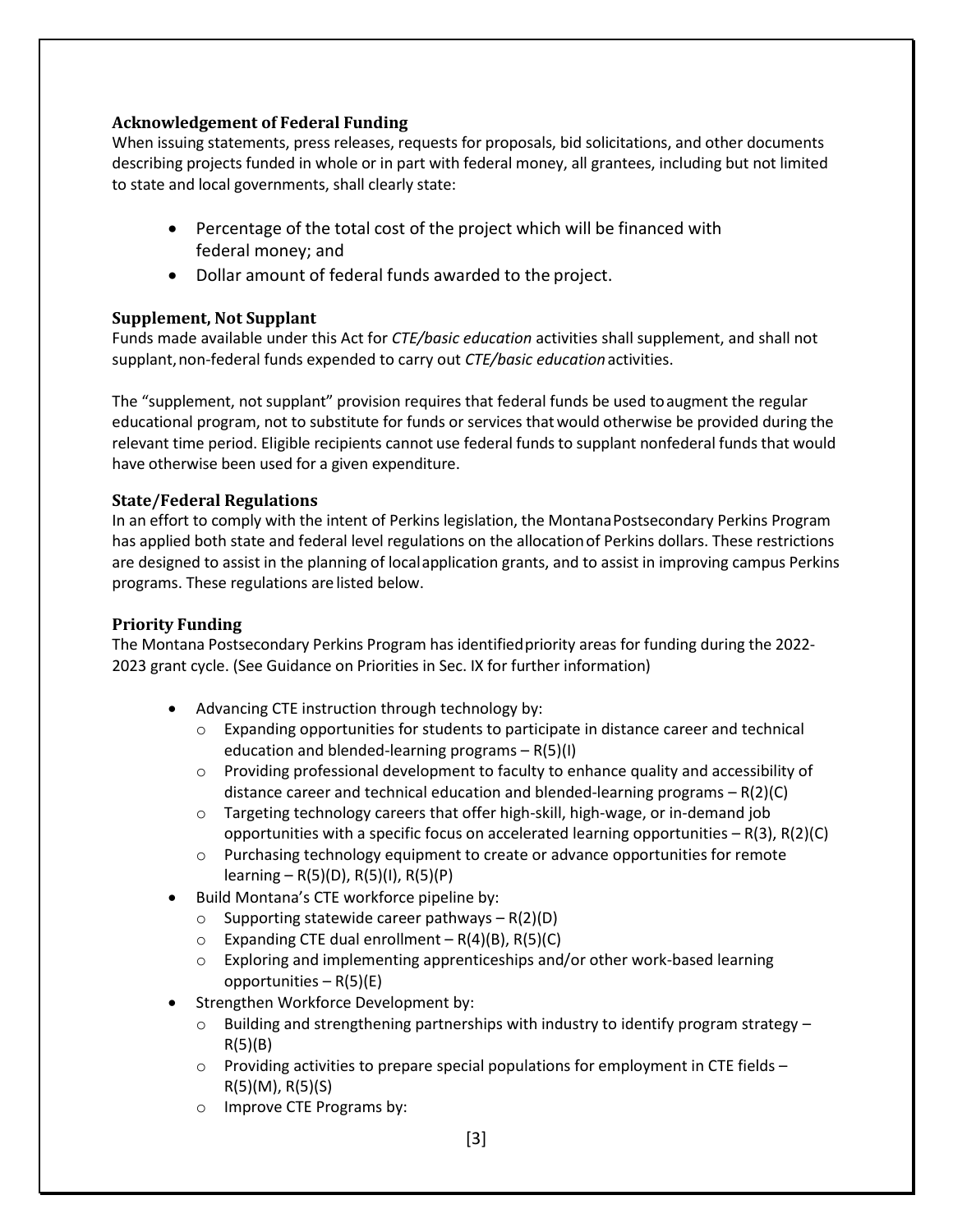- $\circ$  Providing professional development to secondary and/or postsecondary instructors  $R(2)(A)$
- $\circ$  Purchase Major Equipment R(5)(D), R(5)(I), R(5)(P)
- $\circ$  Embedding industry recognized credentials and technical skill attainment R(5)(F)

#### **Salaries and Administration**

Perkins funding may be used as salary for work thatis directly needed to accomplish the required and permissive uses of the grant, withthe following regulations:

- No Perkins funding may be used for administration, outside of the 5% mandatedby federal legislation. Administration consists of the following (this list is not inclusive):
	- o Grant Management
	- o Indirect Costs
	- o Monitoring and Evaluating ProgramEffectiveness
	- o Assuring Compliance with State and Federal Law
	- o Administration of the Local Grant Application
- Qualifying full-timesalaries may be provided for up to 3 years with Perkins funding for the development of new CTE programs. Each year following the first year of funding, the percentage of FTE covered by Perkins must be reduced. Here is an example payment structure, however, campuses may choose the percentage of FTE they would like to fund the positions:
	- o Year 1 100% Perkins Funding
	- o Year 2 66% Perkins Funding
	- o Year 3 33% Perkins Funding
	- o Year 4 Campus Funded
- Institutions are responsible for providing required documentation to supporttime and effort reporting for any employee working less than full-time on allowed Perkins activities.
- Perkins cannot be used to cover more than 20% of a Perkins Coordinator's salary. Funding from Perkins for a Coordinator's salary must cover time spent on Perkins related activities that do not fall under administrative duties.

#### **Qualifying Programs**

Perkins funding may be used to support CTE programs for up to three consecutive years at atime.

#### **Restrictions**

Perkins funds may not be used for the followingactivities:

- Recruitment
- Pre-enrollment Services
- General and Stand-alone Assessment as a Pre-enrollment Activity
- Financial Aid Services
- Remedial Instruction
- Tuition
- Direct
- Student Assistance (Special populations will be considered on a case-by-case basis)

## <span id="page-4-0"></span>**IV. Eligibility**

An eligible recipient electing to participate in Perkins V funding must comply with all the requirements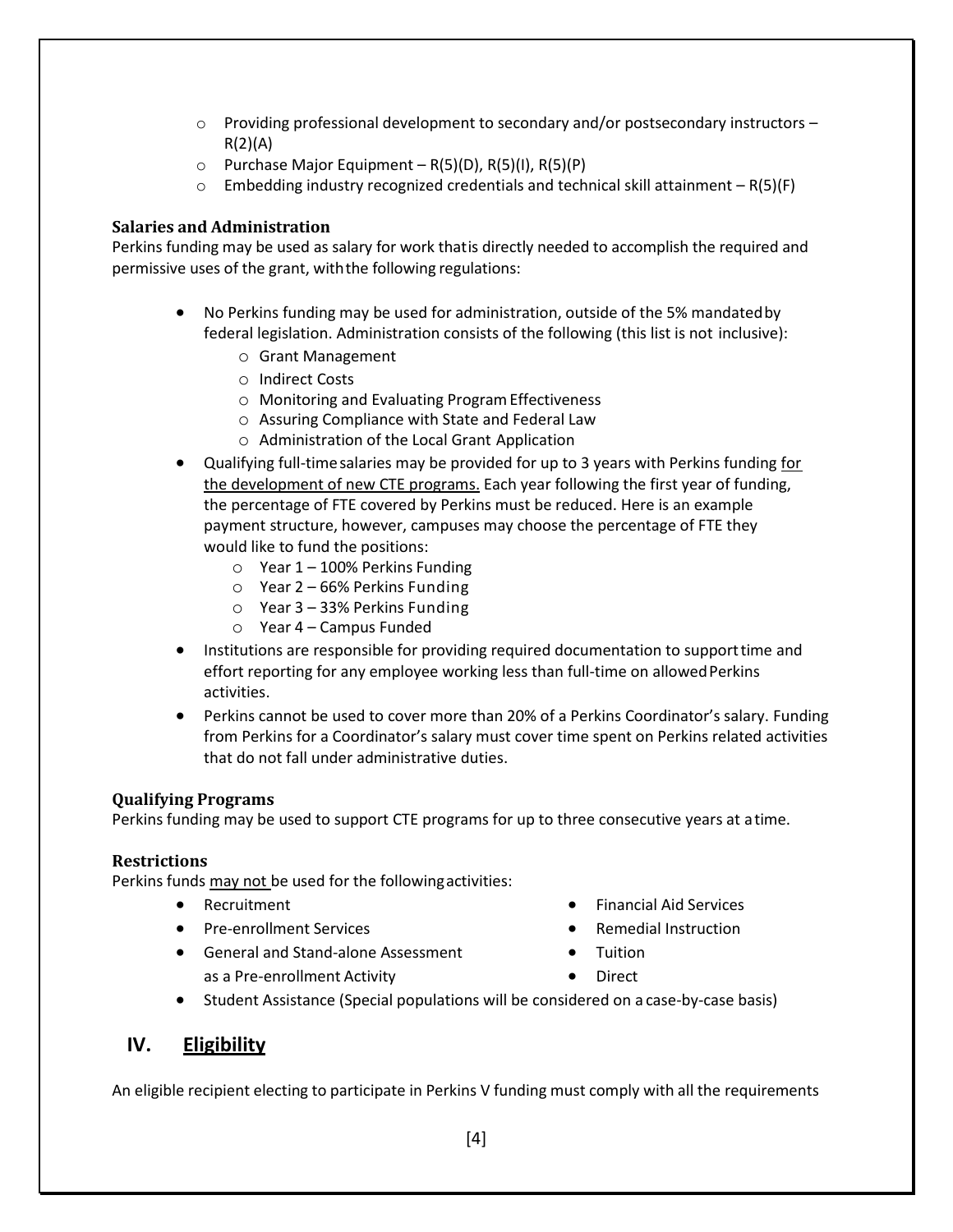set forth in Perkins V, the State Plan, the Montana CTE Handbook, and these grant guidelines, including those parts dealing with program evaluation and reportingrequirements.

Institutions wishing to qualify for Perkins fundsmust:

- Have Perkins qualified programs as outlined in the Classification of Instructional Programs (CIP) to pathway crosswalk.
	- o Identify all programs using CIP codes and align with thefederal standard in order to qualify
- Have enough Perkins eligible enrollments in approved programs to meetthe minimum \$50,000 grant requirement or participate as a consortium member (please see Section VI below for more information about consortia).
	- o Perkins eligible enrollments are identified as:
		- Students who are PELL/BIA eligible and are:
			- Enrolled in a Perkins approved program
			- Taking or have taken 12 or more credits in the approved program orare enrolled in a program that leads to an industry recognized professional license or credential
- Have the ability to report enrollment data, special population data, financialdata, and program information requests according to prescribed deadlines
- Complete the Comprehensive Local Needs Assessment and tie all expenditure requests to the information gathered through that process.

Eligible recipients must annually submit a plan outlining activity for continuous improvement of all performance indicators and an improvement plan, if the College has missed the performance level of any indicator by more than 10%. The continuous improvement planwill outline appropriate adjustments to reach the planned performance level. An approvedplan is required for funding.

By accepting Perkins V funds, an eligible recipient is assuring that it will comply with all applicable state and federal statutes, rules, and regulations including Single Audit requirements. Applications can only be considered for approval if they meet the intended purposes of the Act and sufficient funds are available. Grant recipients must comply with all requests for printed or electronic copies of products created with Perkins V funding.

## <span id="page-5-0"></span>**V. Consortiums**

Federal Law states that a campus must meet a minimum individual allocation of \$50,000 to qualify for Perkins funding. If an institution is unable to meet these requirements, they may form a consortium between 2 or more institutions in order to meet the qualifications. It is required that consortium members participate in joint projects that benefit and provide services to all members participating in the consortium. According to Carl D. Perkins law Section 132(a)(4), an eligible agency may waive the requirement of participation in joint projects in any case in which the eligible institution is located in a rural area. OCHE has applied this waiver, thus eliminating the requirement. Therefore, campuses eligible for less than an allocation of \$50,000 may receive Perkins Local funds without completing joint activities with other consortium members.

It is important to note that individual **consortium members are not required to meet the nine required uses of funding separately**, but rather are charged with providing programs of sufficient size,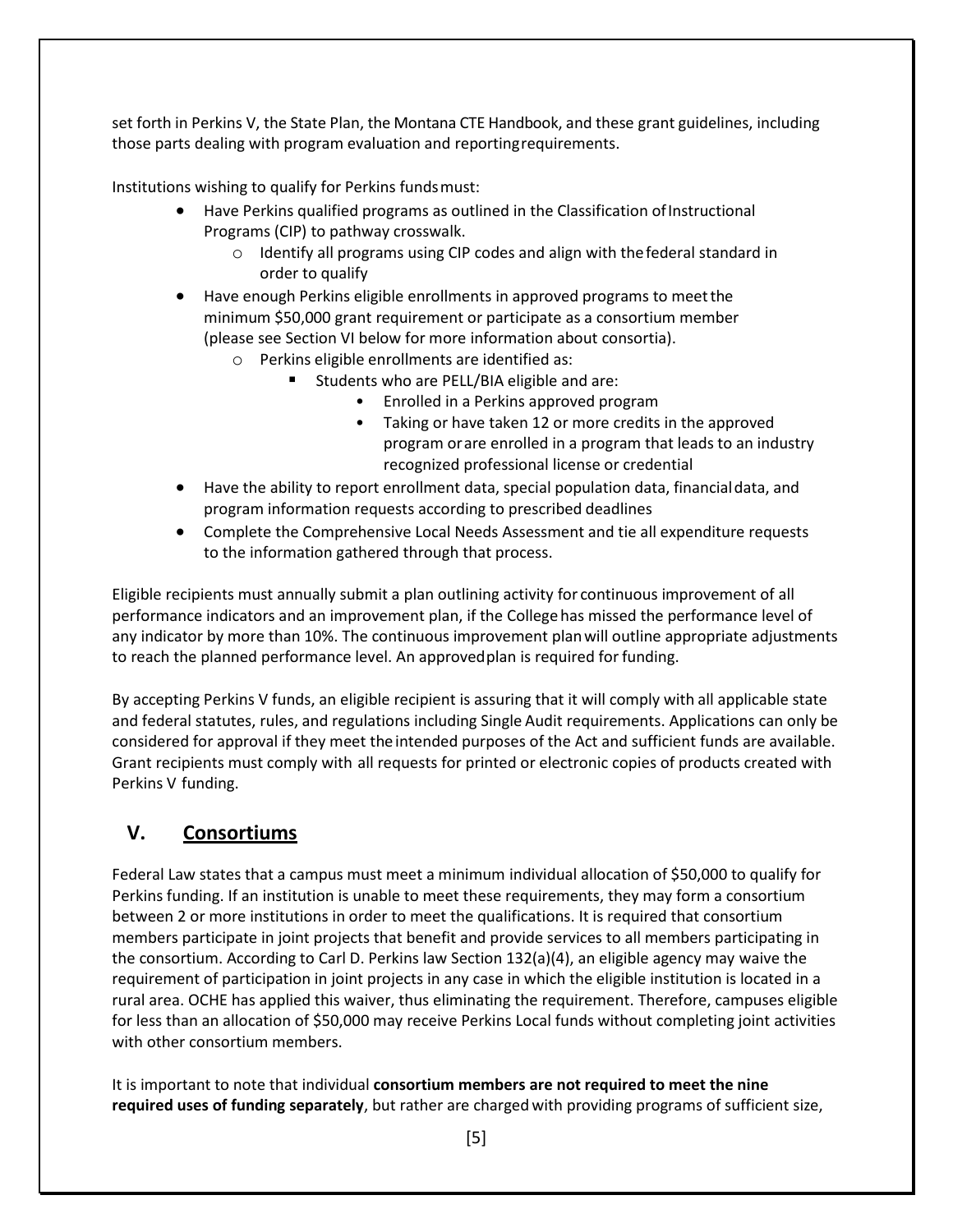scope, and quality to be effective (Sec.132(a)(4)).

## <span id="page-6-0"></span>**VI. Required & Permissive Uses**

Local Application funds may only be used to meet required and permissive uses, as stated below. Please see **Section IV – Priority Funding** for a list of priority funding areas for the 2022-2023 grant cycle.

**Please Note:** Perkins funds must be used only to develop, coordinate, implement, or improve career and technical education programs which *meet the needs identified in the comprehensive local needs assessment*. You will be required to identify how requested funds will address the local needs assessment in the local application process.

#### **Requirements For Uses Of Funds**

Funds made available to eligible recipientsunder this part will be used to support CTE programsthat:

R(1) strengthen the academic and career and technical skills of students participatingin CTE programs, by strengthening the academic and careerand technical education components of such programs through the integration ofacademics with CTE programs through a coherent sequence of courses, such as career and technical programs of study described in section  $122(c)(1)(A)$ , toensure learning in-

- (A) introductory courses or activities focused on career exploration and career awareness, including non-traditional fields;
- (B) readily available career and labor market information, including information on— (i) occupational supply and demand; (ii) educational requirements; (iii) other information on careers aligned to State, local, or tribal (as applicable) economic priorities; and (V) employment sectors;
- (C) programs and activities related to developing student graduation & career plans;
- (D) career guidance and academic counselors that provide information on postsecondary education and career options;
- (E) any other activity that advances knowledge of career opportunities and assists students in making informed decisions about future education and employment goals, including in non-traditional fields; or
- (F) provide students with strong experience in, and comprehensive understanding of, all aspects of industry;

R(2) provide professional development for teachers, faculty, school leaders, administrators, specialized instructional support personnel, career guidance and academic counselors, or paraprofessionals, which may include—

- A. professional development on supporting individualized academic and career and technical education instructional approaches, including the integration of academic and career and technical education standards and curriculum;
- B. professional development on ensuring labor market information is used to inform the programs, guidance, and advisement offered to students, including information provided under section 15(e)(2)(C) of the Wagner-Peyser Act (29 U.S.C. 491 –2(e)(2)(C));
- C. providing teachers, faculty, school leaders, administrators, specialized instructional support personnel, career guidance and academic counselors, or paraprofessionals, as appropriate, with opportunities to advance knowledge, skills, and understanding of all aspects of an industry,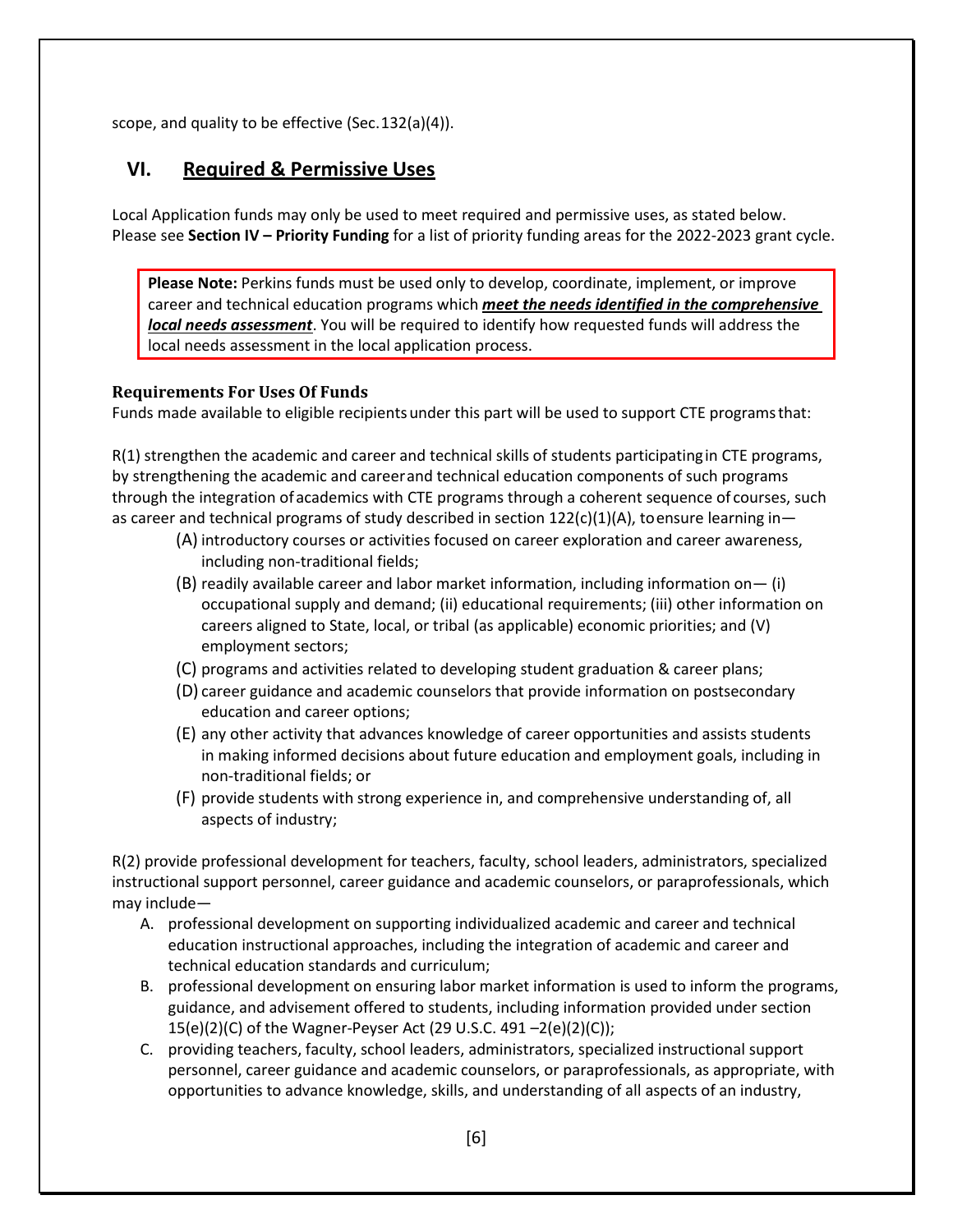including the latest workplace equipment, technologies, standards, and credentials;

- D. supporting school leaders and administrators in managing career and technical education programs in the schools, institutions, or local educational agencies of such administrators or school leaders;
- E. supporting the implementation of strategies to improve student achievement and close gaps in student participation and performance in career and technical education programs;
- F. providing teachers, faculty, specialized instructional support personnel, career guidance and academic counselors, principals, school leaders, or paraprofessionals, as appropriate with opportunities to advance knowledge, skills, and understanding in pedagogical practices, including, to the extent the eligible recipient determines that such evidence is reasonably available, evidence -based pedagogical practices;
- G. training teachers, faculty, school leaders, administrators, specialized instructional support personnel (including career guidance and academic counselors), or paraprofessionals, as appropriate to provide appropriate accommodations for individuals with disabilities, and students with disabilities who are provided accommodations under the Rehabilitation Act of 1973 (29 U.S.C. 701 et seq.) or the Individuals with Disabilities Education Act;
- H. training teachers, faculty, specialized instructional support personnel (including career guidance and academic counselors), and paraprofessionals in frameworks to effectively teach students, including a particular focus on students with disabilities and English learners, which may include universal design for learning, multi-tier systems of supports and positive behavioral interventions and support; or
- I. training for the effective use of community spaces that provide access to tools, technology, and knowledge for learners and entrepreneurs, such as makerspaces or libraries;

R(3) provide within career and technical education the skills necessary to pursue high-skill, high-wage or in-demand industry sectors or occupations;

R(4) support integration of academic skills into career and technical education programs and programs of study to support—

(A) CTE participants at the secondary school level in meeting the challenging State academic standards adopted under section 1111(b)(1) of the Elementary and Secondary Education Act of 1965 by the State in which the eligible recipient is located; and

(B) CTE participants at the postsecondary level in achieving academic skills;

R(5) plan and carry out elements that support the implementation of career and technical education programs and programs of study and that result in increasing student achievement of the local levels of performance established under section 113, which may include—

(A) curriculum aligned with the requirements for a program of study;

(B) sustainable relationships among education, business and industry, and other community stakeholders, including industry or sector partnerships in the local area, where applicable, that are designed to facilitate the process of continuously updating and aligning programs of study with skills in demand in the State, regional, or local economy, and in collaboration with business outreach staff in one-stop career centers, as defined in section 3 of the Workforce Innovation and Opportunity Act (29 U.S.C. 3102), and other appropriate organizations, including community-based and youth-serving organizations;

(C) where appropriate, expanding opportunities for CTE concentrators to participate in accelerated learning programs (as described in section 4104(b)(3)(A)(i)(V) of the Elementary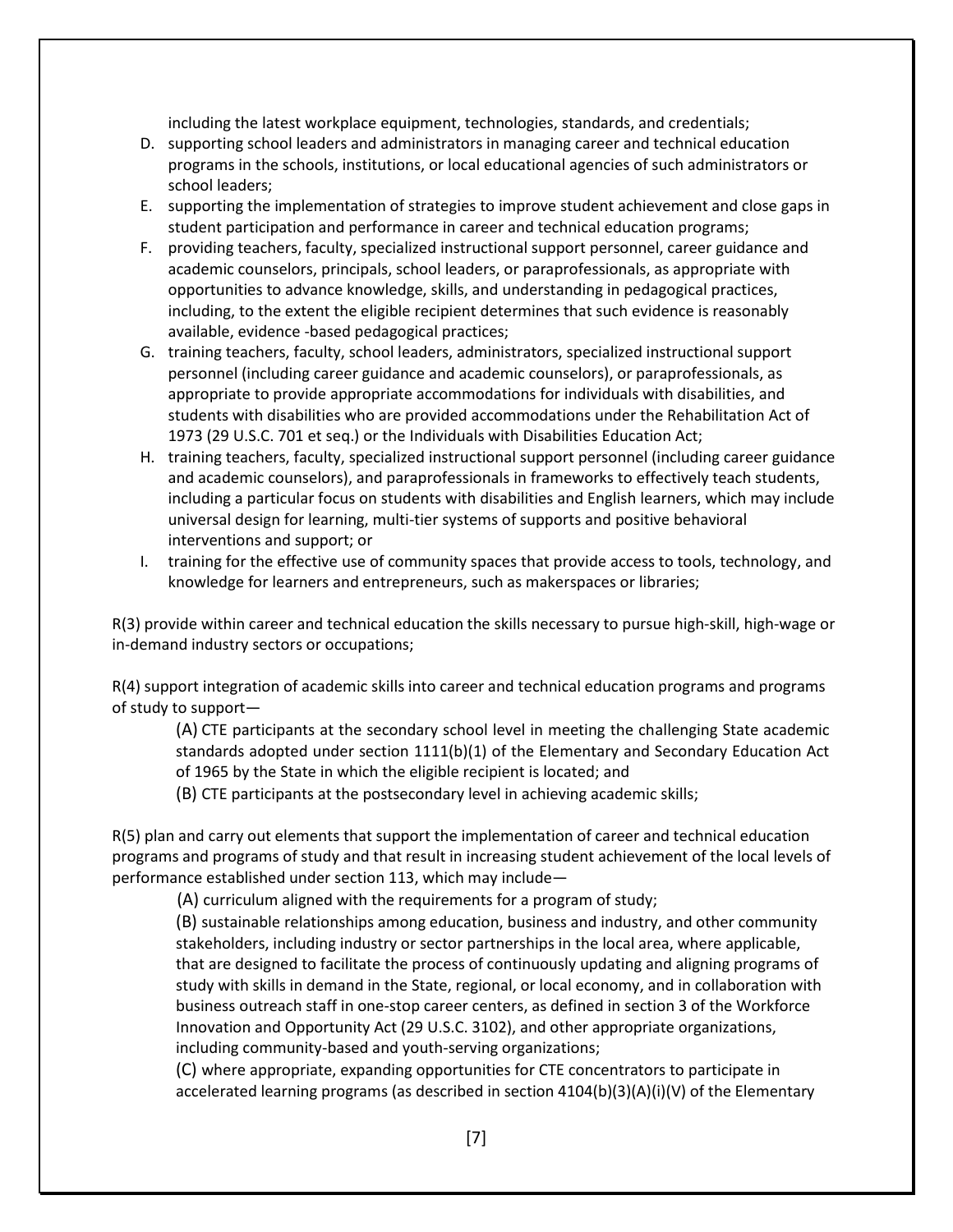and Secondary Education Act of 1965 (20 U.S.C. 7114(b)(3)(A)(i)(V)), including dual or concurrent enrollment programs, early college high schools, and the development or implementation of articulation agreements as part of a career and technical education program of study;

(D) appropriate equipment, technology, and instructional materials (including support for library resources) aligned with business and industry needs, including machinery, testing equipment, tools, implements, hardware and software, and other new and emerging instructional materials;

(E) a continuum of work-based learning opportunities, including simulated work environments;

(F) industry-recognized certification exams or other assessments leading toward a recognized postsecondary credential;

(G) efforts to recruit and retain career and technical education program teachers, faculty, school leaders, administrators, specialized instructional support personnel, career guidance and academic counselors, and paraprofessionals;

(H) where applicable, coordination with other education and workforce development programs and initiatives, including career pathways and sector partnerships developed under the Workforce Innovation and Opportunity Act (29 U.S.C. 3101 et seq.) and other Federal laws and initiatives that provide students with transition-related services, including the Individuals with Disabilities Education Act (20 U.S.C. 1400 et seq.);

(I) expanding opportunities for students to participate in distance career and technical education and blended-learning programs;

(J) expanding opportunities for students to participate in competency-based education programs;

(K) improving career guidance and academic counseling programs that assist students in making informed academic and career and technical education decisions, including academic and financial aid counseling;

(L) supporting the integration of employability skills into career and technical education programs and programs of study, including through family and consumer science programs; (M) supporting programs and activities that increase access, student engagement, and success in science, technology, engineering, and mathematics fields (including computer science and architecture) for students who are members of groups underrepresented in such subject fields;

(N) providing career and technical education, in a school or other educational setting, for adults or out-of-school youth to complete secondary school education or upgrade technical skills;

(O) supporting career and technical student organizations, including student preparation for and participation in technical skills competitions aligned with career and technical education program standards and curriculum;

(P) making all forms of instructional content widely available, which may include use of open educational resources;

(Q) supporting the integration of arts and design skills, when appropriate, into career and technical education programs and programs of study;

(R) partnering with a qualified intermediary to improve training, the development of publicprivate partnerships, systems development, capacity-building, and scalability of the delivery of high-quality career and technical education;

(S) support to reduce or eliminate out-of pocket expenses for special populations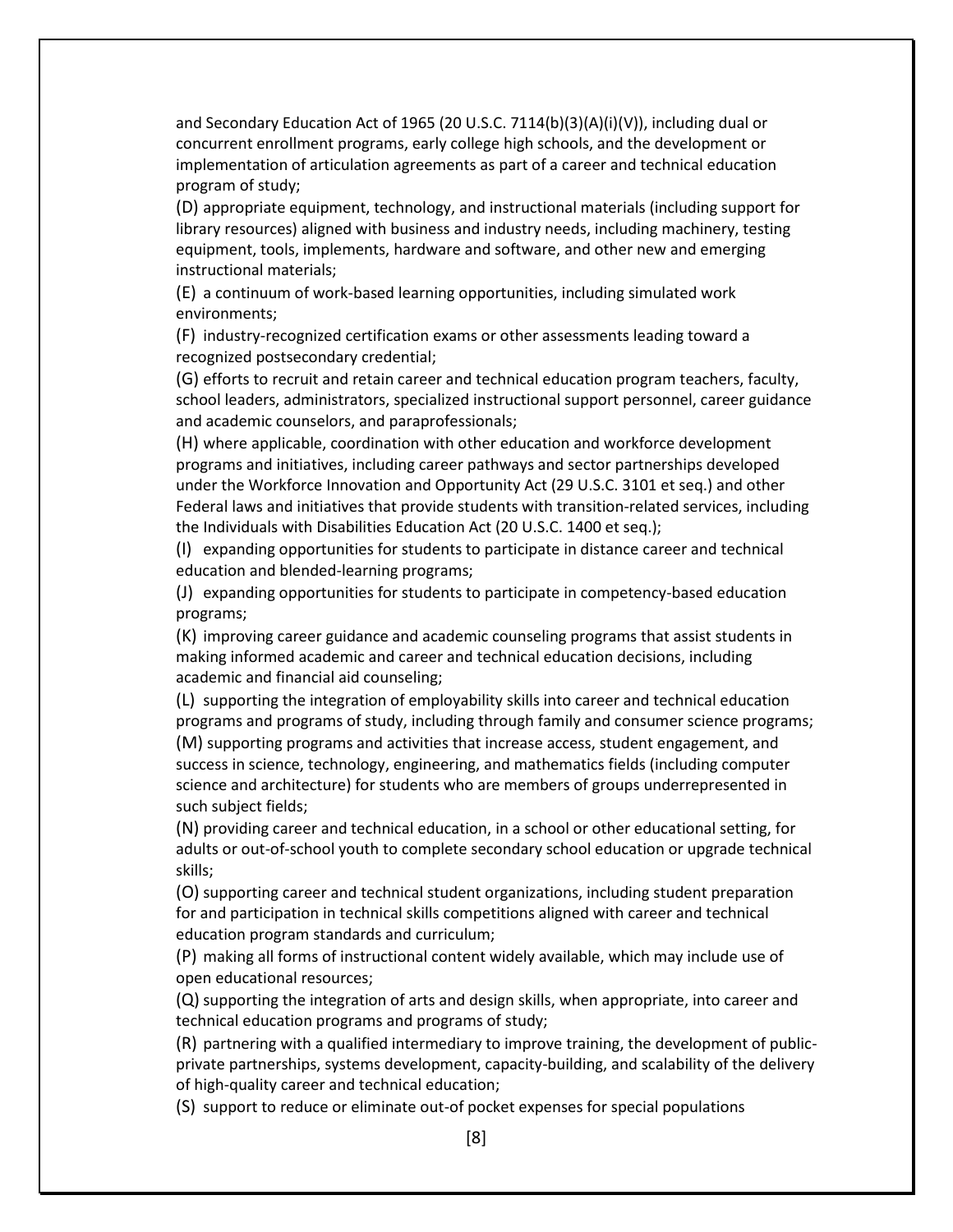participating in career and technical education, including those participating in dual or concurrent enrollment programs or early college high school programs, and supporting the costs associated with fees, transportation, child care, or mobility challenges for those special populations; or

(T) other activities to improve career and technical education programs.

**R(6)** develop and implement evaluations of the activities carried out with funds under this part, including evaluations necessary to complete the comprehensive needs assessment required under section 134(c) and the local report required under section 113(b)(4)(B).

## <span id="page-9-0"></span>**VII. Accountability & Data**

The required postsecondary core indicators of performance for each grant cycle are established by state Perkins staff and the U.S. Department ofEducation. The purpose of the indicators is to assess the effectiveness of the state PerkinsProgram, along with its individual institutions, in achieving statewide progress in CTE, and to optimize the return on investment of federal funds in CTE activities.

#### **Accountability Report Card**

Prior to awarding federal funds each year, the Perkins Program Manager will provide a "Report Card" showing state level performance, performance measurements for each individual college. Factors evaluated will be:

#### Amount of award vs. expenditure (Amount of returned funds) Meeting performance expectations

Using the above-mentioned data, the Perkins Program Manager will also determine whether or not specific award conditions/restrictions are necessary. Additional award conditions/restrictions may include:

- Reimbursement on a quarterly basis
- Withholding authority to proceed with programmatic activities until evidence of acceptable performance is provided
- Detailed financial reports
- Requiring technical or management assistance
- Establishment of prior approval process
- Submission of time and effort reports of personnel with salary covered by Perkins funds
- Copies of minutes taken from CTE advisory board meetings

If additional award conditions/restrictions are required, the Perkins Program Manager will notify the College of:

- The reason why the additional conditions/restrictions are being imposed
- The nature of the action needed to remove the conditions/restrictions
- The time allowed for competing the actions
- The method for requesting reconsideration of conditions/restrictions

#### **Performance Expectations**

Each institution is responsible for meeting or exceeding the negotiated performance levels. All projects/programs funded by Perkins must be related to a measurable performance outcome that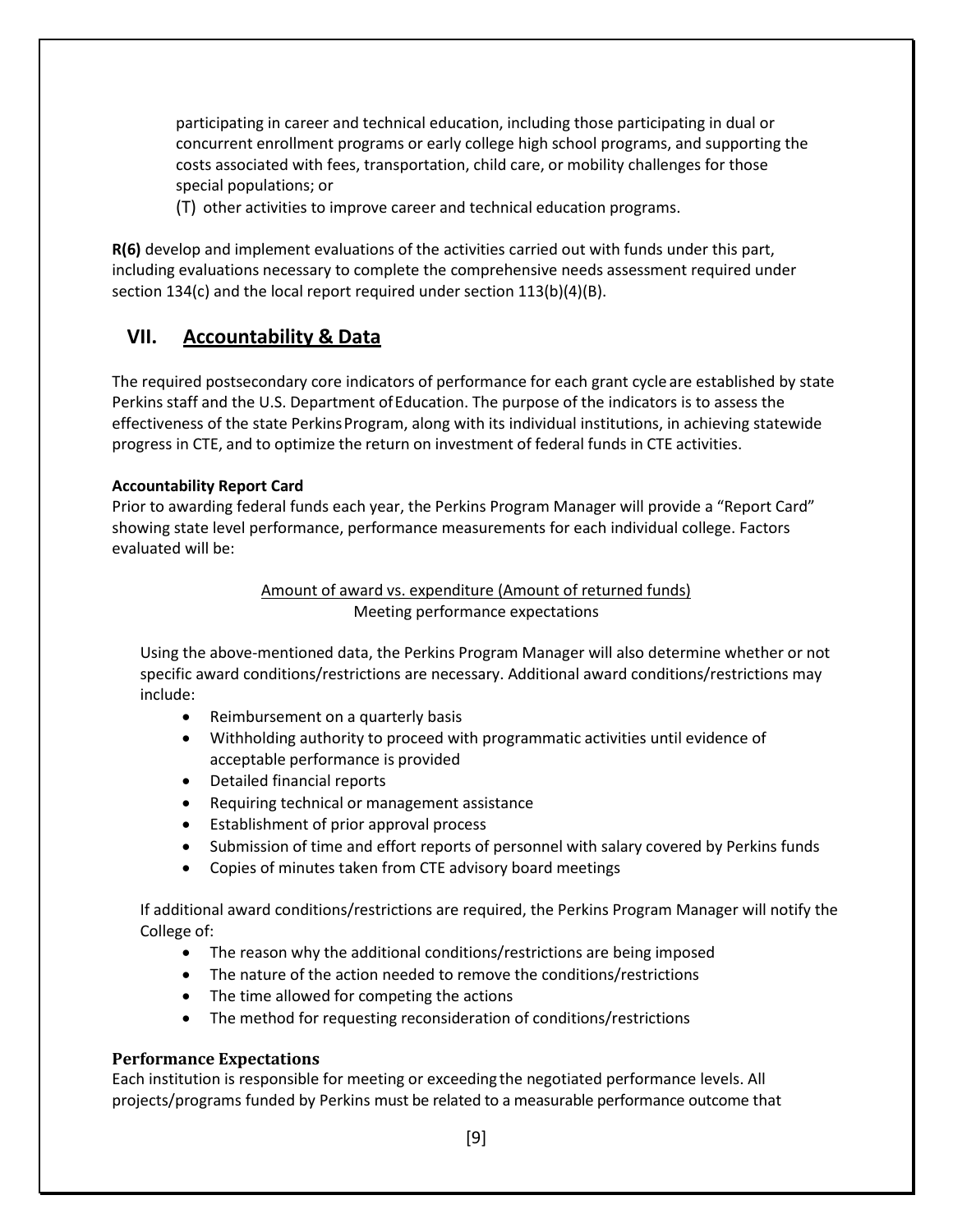demonstrates cost effectiveness and is tied directly to one of the following three indicators:

- 1P1 Postsecondary Retention and Post-Program Placement
- 2P1 Earned Recognized Postsecondary Credential
- 3P1 Nontraditional Program Completion

Evaluation methods should be designed to provide feedback regarding processtoward attaining required performance levels. Institutions who do not meet negotiated performance levels will be required to submit a local improvement plan along with the following year's Perkins application.

#### **Indicator Guidance and Definitions**

The text below provides information relative to how students are counted for the purposes of Perkins, along with the definitions of indicators and accountability measures.

**Postsecondary CTE Participant**: A postsecondary/adult student who has earnedone or more credits in any CTE program area

**Postsecondary CTE Concentrator**: A postsecondary/adult student who: (1) completes at least 12 academic or CTE credits within a single program areasequence that is comprised of 12 or more academic and technical credits and terminates in the award of an industry recognized credential, a certificate, or a degree; or(2) completes a short term CTE program sequence of less than 12 credit units that terminates in an industry-recognized credential, a certificate, or a degree.

1P1: Postsecondary Retention and Post-Program Placement

- Numerator: the number of CTE concentrators who, during the second quarter after program completion, remain enrolled in postsecondary education, are in advanced training, military service, or a service program that receives assistance under title I of the National and Community Service Act of 1990 (42 U.S.C. 12511 et seq.), are volunteers as described in section 5(a) of the Peace Corps Act (22 U.S.C 2504(a)), or are placed or retained in employment.
- Denominator: the number of CTE concentrators who completed their program in the prior reporting year.

2P1: Earned Recognized Postsecondary Credential

- Numerator: the number of CTE concentrators who receive a recognized postsecondary credential during participation in or within 1 year of program completion.
- Denominator: the number of CTE concentrators who graduated from postsecondary education in the prior reporting year.

3P1: Nontraditional Program Completion

- Numerator: the number of CTE concentrators, from underrepresented gender groups, in career and technical education programs and programs of study that lead to non-traditional fields.
- Denominator: the number of CTE concentrators in a CTE program or program of study that leads to a nontraditional field during the reporting year.

#### **Disaggregated Data Categories**

The categories below are those identified by theU.S. Department of Education.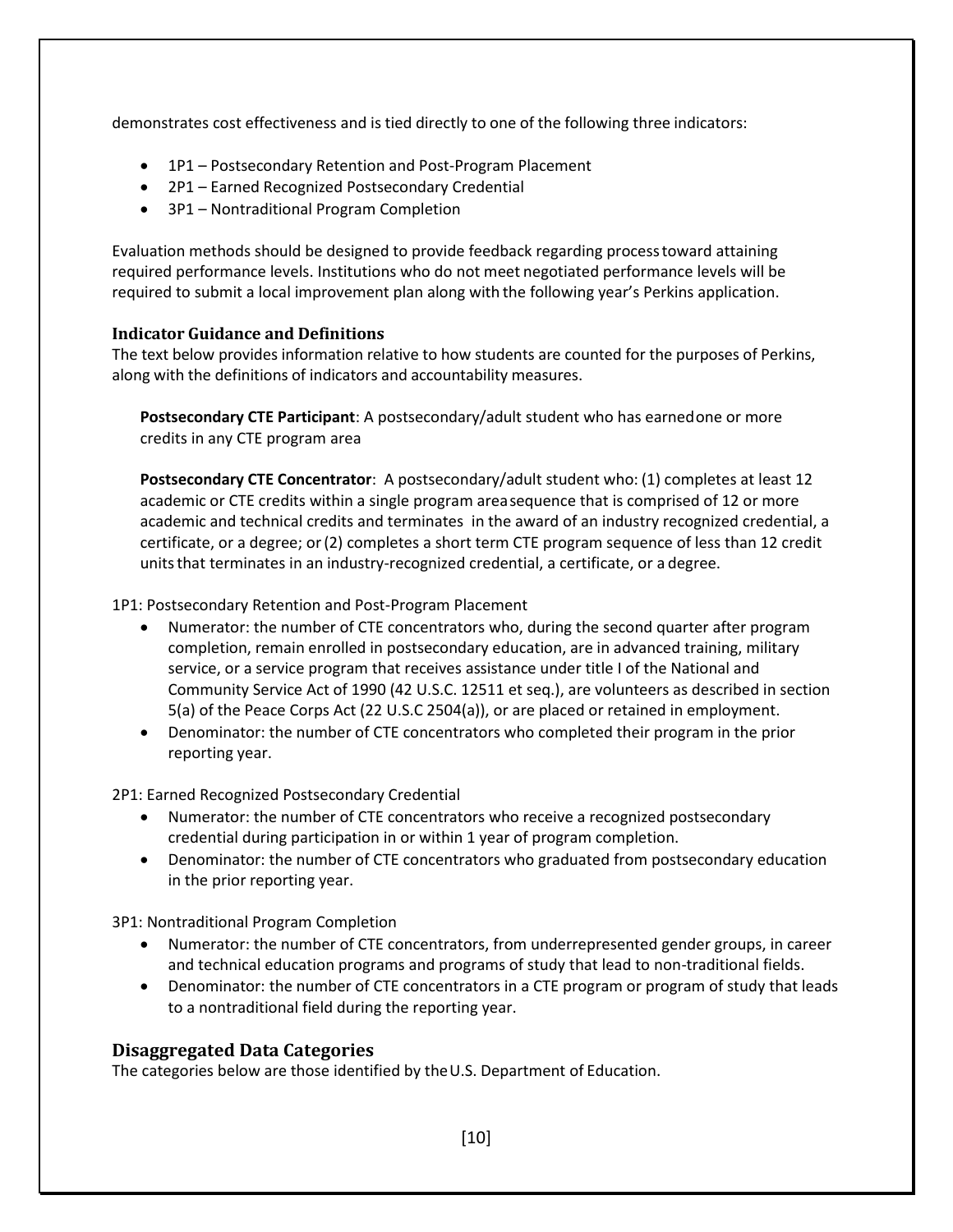- Gender
- Race and Ethnicity (1977 standards or 1997 revised standards)
- Special Populations:
	- $\circ$  individuals with disabilities;
	- $\circ$  individuals from economically disadvantaged families, including low-income youth and adults;
	- o individuals preparing for non-traditional fields;
	- o single parents, including single pregnant women;
	- o out-of-workforce individuals;
	- o English learners;
	- o homeless individuals described in section 725 of the McKinney-Vento Homeless Assistance Act (42 U.S.C. 11434a);
	- o youth who are in, or have aged out of, the foster care system; and
	- o youth with a parent who
		- is a member of the armed forces (as such term is defined in section 101 (a)(4) of title 10, United States Code); and
		- is on active duty (as such term is defined in section  $101(d)(1)$  of such title).

#### **Data Collection**

All data files must be submitted to the Director of Career & Technical Education and Dual Enrollment by November 1.

### <span id="page-11-0"></span>**VIII. Local Application**

#### **Accessing the Local Application**

The postsecondary Perkins Local Application can be accessed online through AmpliFund at the following URL: [https://www.gotomygrants.com/Public/Opportunities/Details/823bc0e2-5341-4304-b160](https://www.gotomygrants.com/Public/Opportunities/Details/823bc0e2-5341-4304-b160-c33200662aa5) [c33200662aa5](https://www.gotomygrants.com/Public/Opportunities/Details/823bc0e2-5341-4304-b160-c33200662aa5)

#### **Application Content**

The Local Application will be completed online through AmpliFund and will cover a variety of institutional information, including: Contact Information, Project Narrative, Budget and Amendment Information, and Improvement Plans (if requested by OCHE). If you have questions about programmatic details within the application, please contact the State CTE Director (*jtreaster@montana.edu* ).

#### **Project Narrative**

In each Project/Program/Purchase Summary section, describe your institution's plans to use Perkins funds in the upcoming cycle. (You may have several 'project summaries' if you plan to use funds on multiple programs of study, different institutional goals, etc. Please organize your project summaries as you see fit.)

#### **Comprehensive Local Needs Assessment**

In each Project/Program/Purchase Summary section, please identify how the expense is justified by results of your CLNA. You must use results from your 2022-2024 CLNA and attach it to your application in the CLNA section in AmpliFund.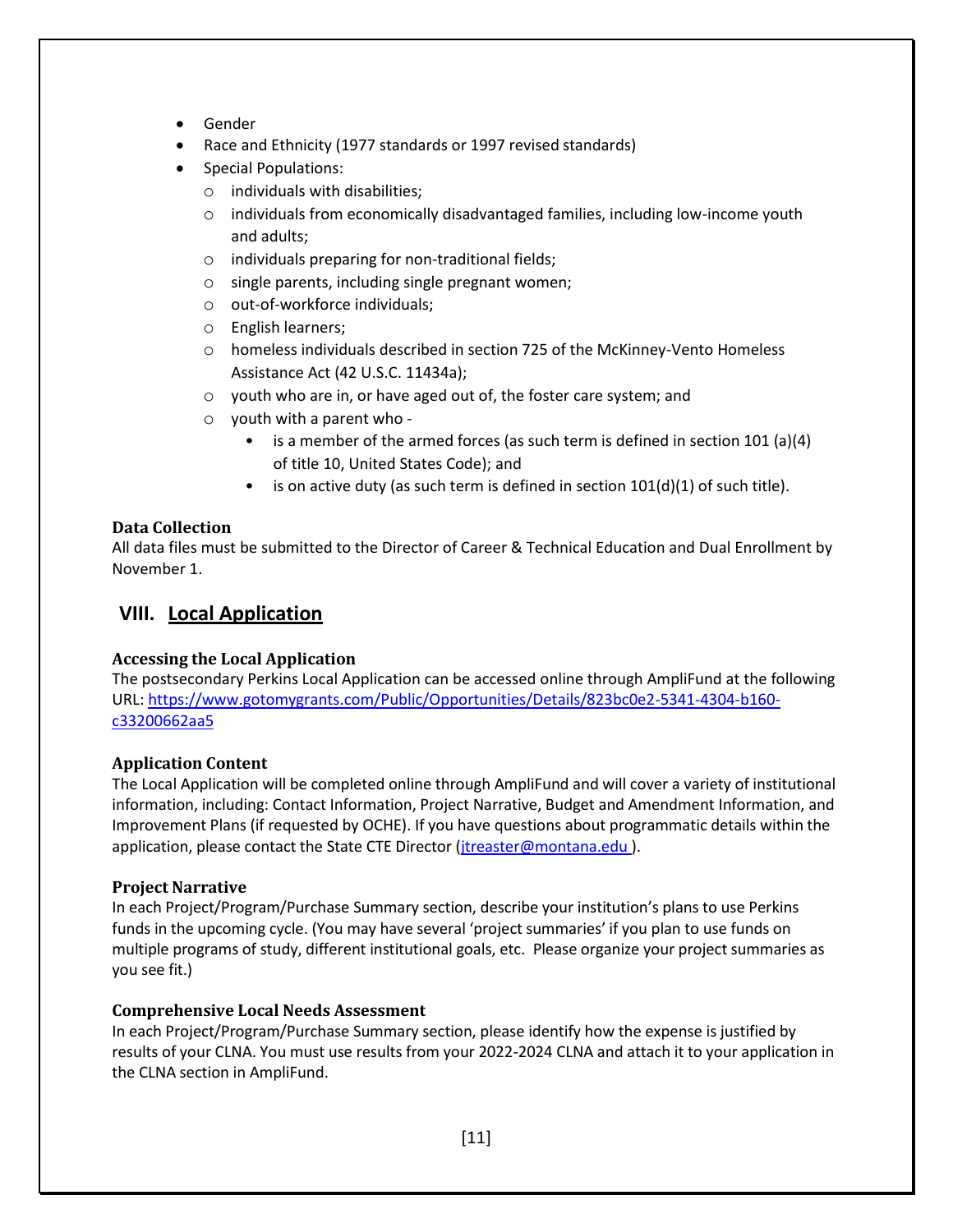Please identify the results from your Comprehensive Local Needs Assessment that are addressed by this project, program or purchase:

(include specific data and how this project, program or purchases addresses the identified need)

1. Advisory board feedback that the program needs additional supplies.

2. US Bureau of Labor Statics says that "Employment of chefs and head cooks is projected to grow 11 percent from 2018 to 2028, much faster than the average for all occupations. Most job opportunities for chefs and head cooks are expected to be in food services, including restaurants. Job opportunities will result from growth and from the need to replace workers who leave the occupation."

3. MT projections indicate a 12.5% increase in jobs in this field.

4. According to the provided data portal, chefs and head cooks make over \$45K, which is considered high-wage, if we're still going by the 60% of median, which is what I have in my notes.

5. Qualifies under  $R(1)(F)$  and  $R(3)$ 

LEAs should keep backup documentation related to the CLNA (correspondence with stakeholders, LMI results, Advisory Committee minutes, etc.). These do not need to be submitted with the grant application but may be requested by OCHE at any time.

#### **Funding Distribution**

Line-item descriptions should be as detailed as possible. Please provide relative dates, locations, and names if applicable, see expenditure code descriptions for details. When developing the budget please include the following information in your narrative:

- **Salaries** The name and position of who is being paid, at what FTE and what salary amount
- **Hourly wages** same as salaries
- **Employee benefits** include a list of who is receiving benefits, what type of benefits, and how much is paid per benefit
- **Consumable supplies** include a list of the types of supplies and the costs estimated with each
- **Travel** include a list of who is traveling, purpose of travel, the mileage, lodging, meals, airfare, etc. Use the state approved reimbursement schedule**.** See Appendix 1.

#### **Amendments**

You may access your current application and complete the amendment online through AmpliFund.

Please allow 2 weeks for Amendment approval and plan accordingly for expenditures.

#### **Application/Amendment Submission**

Please send your application and amendments online through AmpliFund.

## <span id="page-12-0"></span>**IX. Reports**

There are several types of reports that are required throughout the Perkins grant cycle. Fiscal and program report forms can be found at[: http://mus.edu/Perkins/grant\\_apps.html.](http://mus.edu/Perkins/grant_apps.html)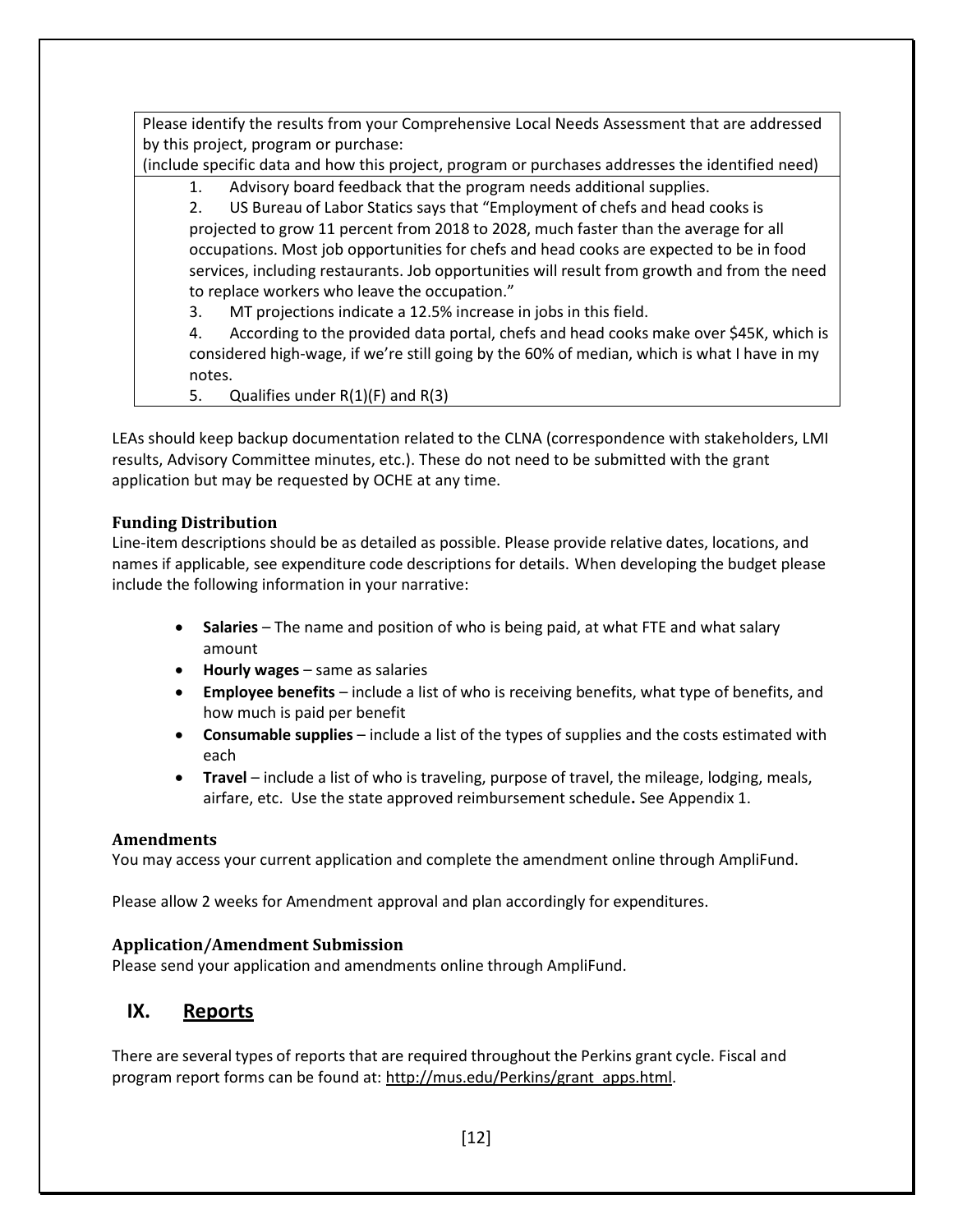Reports include:

- Quarterly Reports: Recipients will be asked to summarize the projects/programs and report the final outcomes as they relateto accountability measures used to assess progress in meeting negotiatedperformance levels. Quarterly reports are created using each campus's most up-to-date application workbook on the MUS.edu website.
- Fiscal Reports. Fiscal report forms can be found at: [http://www.mus.edu/Perkins/grant\\_apps.html.](http://www.mus.edu/Perkins/grant_apps.html) Fiscal reportsare due to the Federal Fiscal Accountant [\(khert@montana.edu\)](mailto:khert@montana.edu) 30 days after the endof each quarter. Final fiscal reports for the grant period ending June 30 are due prior to Aug. 31.
- Equipment Inventory. Equipment report forms can be found on the website. Majority of all equipment purchases should be made prior to the beginning ofthe 3rd Quarter (January 1). Equipment Inventory forms, along with copies of equipment invoices should be provided to the Federal Fiscal Accountant [\(khert@montana.edu\)](mailto:khert@montana.edu) no later than January 31. Requests to purchaseequipment beyond this date will be considered on a case-by-case basis. When purchasingand disposing of equipment with federal funds, please refer to and ensurecompliance with the regulations in EDGAR, Part 80.32.

## <span id="page-13-0"></span>**X. Monitoring**

The Postsecondary Montana Perkins Program is responsible for monitoring and evaluating the effectiveness of local application programs. Perkins staff at OCHE will conduct regular program reviews and audits to ensure accuracy and compliance (at least 20% of eligible programs per year). Monitoring reviews may include on-site visits.

An institution selected for monitoring will be notified at least one month in advance. This notification may include an agenda and any documents required to be available for thereview. A summary of the monitoring visit will be prepared for the institution no later than 30 days following the review, and may cover findings, action steps required, areas forimprovement, and best practices noted. Additional information can be found at: [http://www.mus.edu/Perkins/grant\\_apps.html.](http://www.mus.edu/Perkins/grant_apps.html)

## <span id="page-13-1"></span>**XI. Timeline**

Below is a DRAFT timeline of a typical Perkins grant cycle, which runs from July 1 through June30. Contents/dates are subject to change. Timeline is not inclusive of all Perkins & Perkins Reserve (Montana Career Pathways) activities.

- July
	- o Local Application grant funds are available on July 1 (Subject to federal funding)
	- o Local Application grant awards begin
- August
	- o Final Fiscal Report and Final Narrative due for previous grant cycle
- September
	- $\circ$  September 14<sup>th</sup> Last day to submit completed Local Application
- September/October
	- o Perkins Coordinator Workshop
- October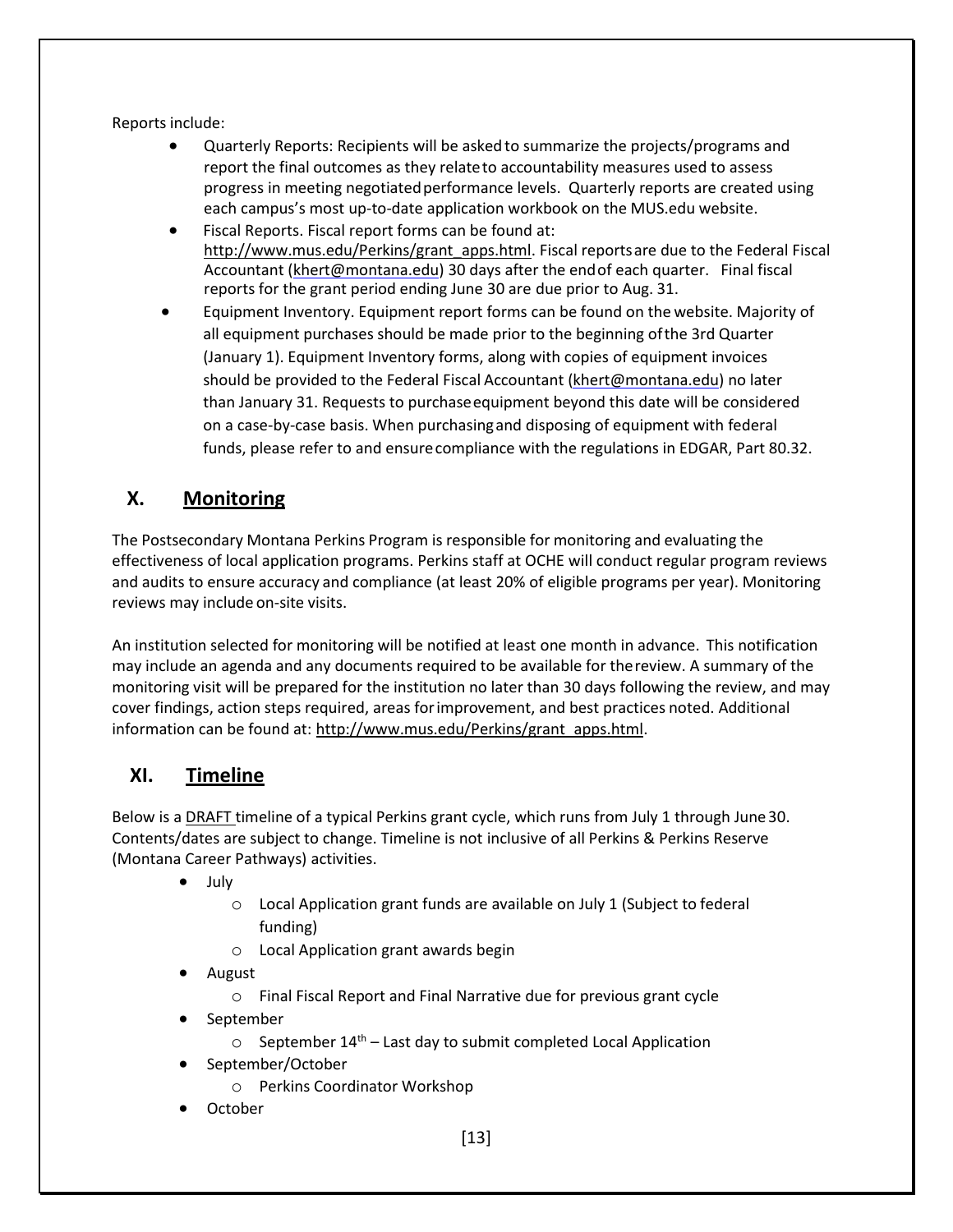- o Oct. 31– Fiscal and Program Quarter 1 Reports due
- **December** 
	- o All major equipment orders must be placed by December 31
- January
	- o Jan 31– Fiscal and Program Quarter 2 Reports due
	- o Equipment Inventory Form due
- March
	- o Funding allocation notification from the U.S. Department of Education
	- o Open Local Application and Reserve Fund Grant Applications & RFP
	- o Open Institutional Funds Application and RFP
- April
	- o April 30 Fiscal and Program Quarter 3 Reports due

#### May

May 1 – Deadline for Amendments

- o Grant Applications due
- June
	- o Grants awarded

## <span id="page-14-0"></span>**XII. Methods of Administration/Civil Rights**

The U.S. Department of Education, Office for Civil Rights (OCR), requires the OCHE to conduct site visits as part of its Vocational Education Methods of Administration civil rights compliance of campuses that receive federal funding fortwo-year CTE programs. On-site reviews are based on U.S. Department of Education regulations implementing Title VI (34 CFR, Part 100), Title IX (34 CFR, Part 106), Section 504 (34 CFR,Part 104), and the Department of Justice regulations implementing Title II of the Americanswith Disabilities Act (ADA) (28 CFR, Part 35), as well as the Guidelines for EliminatingDiscrimination and Denial of Services on the Basis of Race, Color, National Origin, Sex and Disability in Vocational Education Programs (34 CFR, Part 100, Appendix B).

Further information on this topic can be found a[t http://mus.edu/OCR/index.html.](http://mus.edu/OCR/index.html) Questions can be referred to Compliance and Workforce Data Analyst Program Manager at the OCHE.

## <span id="page-14-1"></span>**XIII. Compliance**

Institutions receiving federal Perkins dollars are required to comply with all elements ofthe Montana State Perkins Plan and with all applicable federal and state law, includingthose stated within this document. Colleges must request prior approval from the Perkins Program Manager for any of the following program or budget-related reasons:

- Change in the scope or objectives of any of the programmatic goals
- Change of any key persons specified in the application
- A 25% reduction in time devoted to the grant by the Perkins Coordinator
- Transfer of funds within programs and line items over \$500.00

## <span id="page-14-2"></span>**XIV. Resources**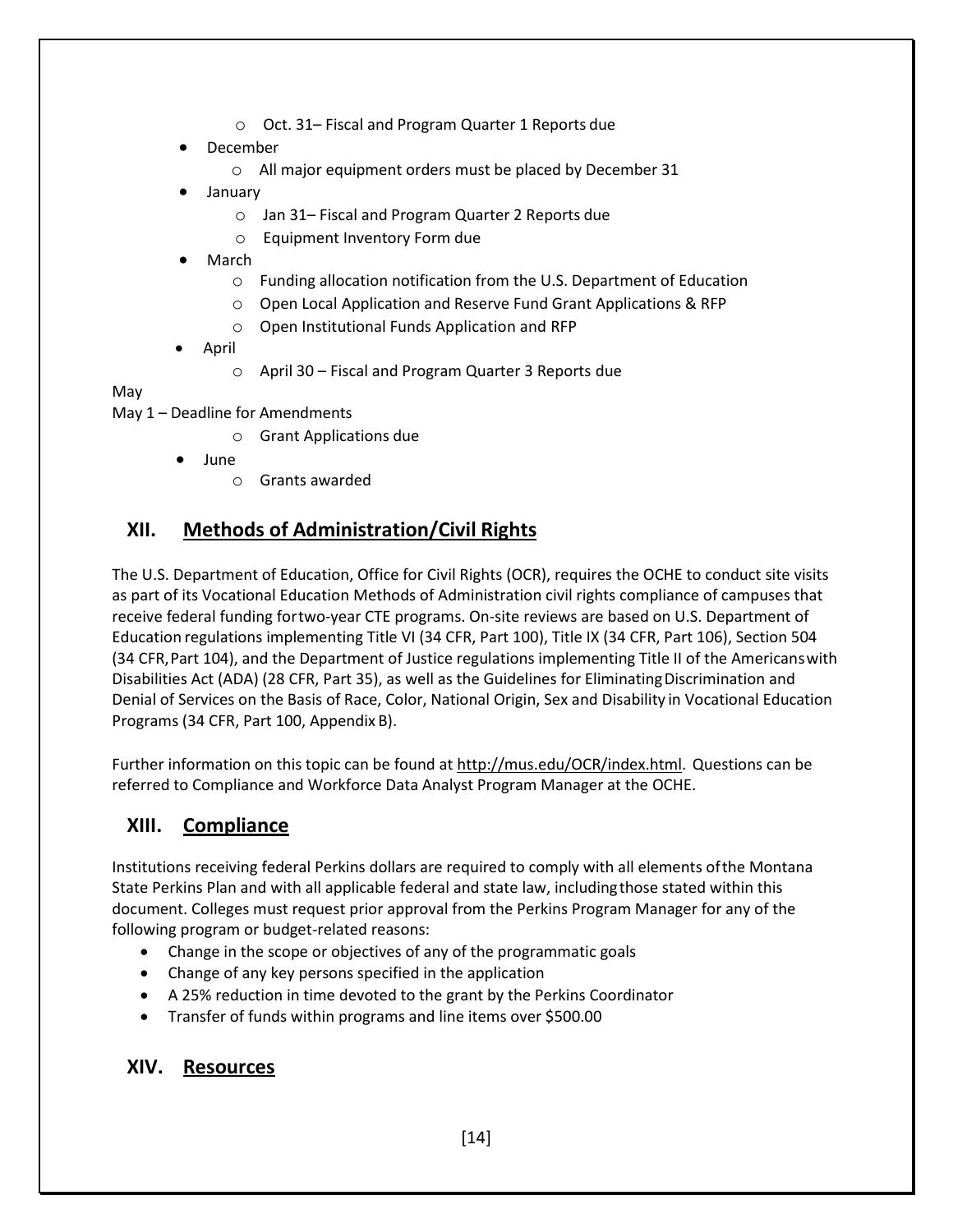- The Perkins Application and a large number of resources can be found at the Montana University SystemWebsite <http://mus.edu/>
- Carl D. Perkins Act of 2006; Montana State Perkins Plan[: http://mus.edu/Perkins/index.html](http://mus.edu/Perkins/index.html)
- Grant Application Forms; Reporting Forms: http://mus.edu/Perkins/grant\_apps.html
- Montana Career Pathways:<http://mus.edu/mcp/>
- Office of Civil Rights Review: <http://mus.edu/OCR/index.html>